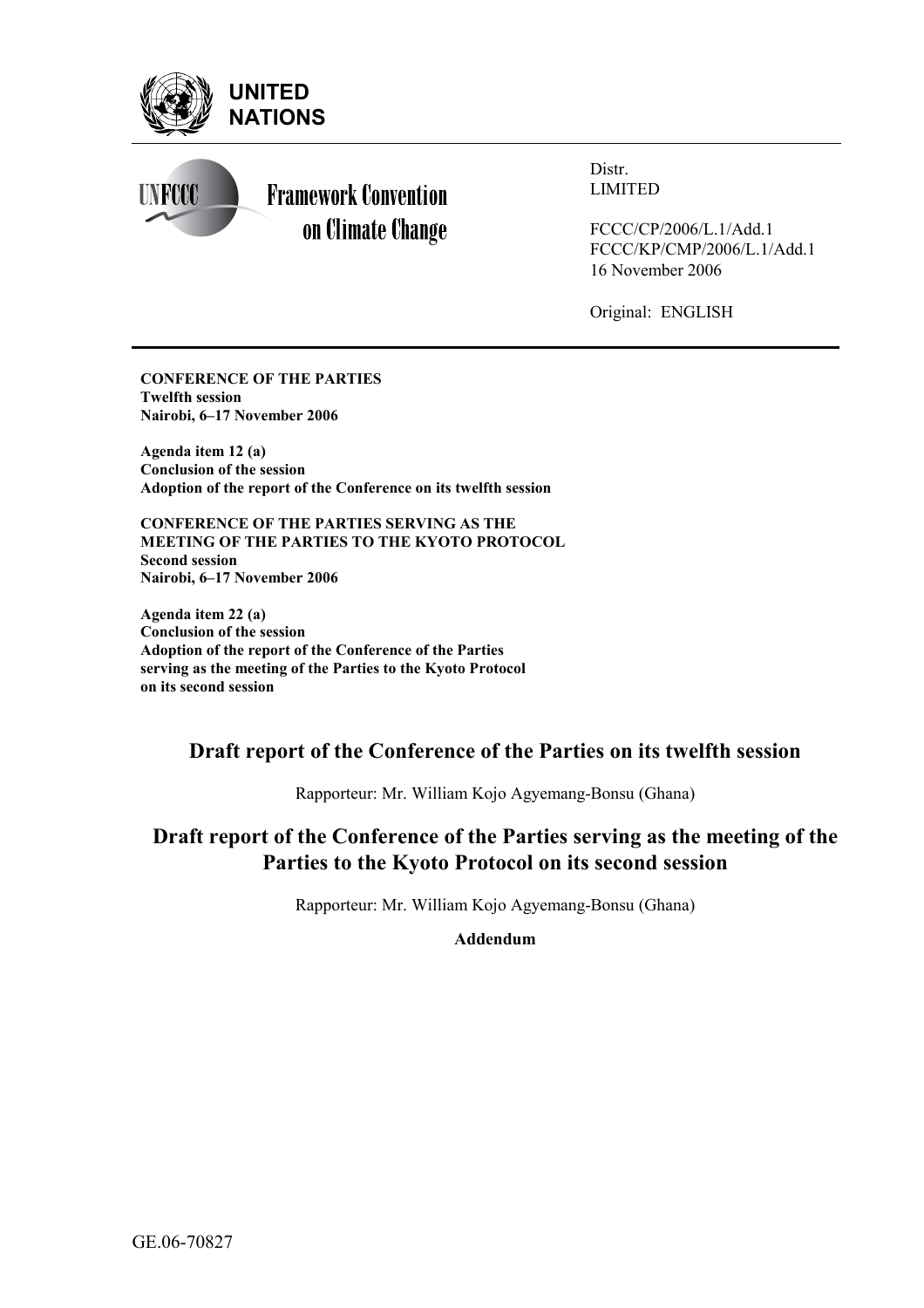FCCC/CP/2006/L.1/Add.1 FCCC/KP/CMP/2006/L.1/Add.1 Page 2

## **I. High-level segment**

(Agenda item 9 of the Conference of the Parties) (Agenda item 19 of the Conference of the Parties serving as the meeting of the Parties to the Kyoto Protocol)

1. The joint high-level segment of the Conference of the Parties (COP) at its twelfth session and the Conference of the Parties serving as the meeting of the Parties to the Kyoto Protocol (COP/MOP) at its second session was opened by the President of the COP and the COP/MOP at the 2<sup>nd</sup> meeting of the COP and the  $5<sup>th</sup>$  meeting of the COP/MOP, on 15 November.

2. Welcoming all present, the President reiterated that evidence showed that climate change was becoming one of the greatest challenges in the history of humankind with devastating economic, social and environmental impacts, particularly in vulnerable regions of the world such as Africa. Those impacts would further hamper Africa's ability to eradicate poverty and hunger and meet its Millennium Development Goals. It was truly unfortunate that countries such as Kenya, which had done little in the past to cause climate change, should have to bear the full brunt of its effects. However, with the continuing spirit of cooperation in the ongoing negotiations, he said he was optimistic that realistic, concrete actions for the present and the future are within reach. Considerable progress had already been made at the conference so far and there was an emerging consensus on several other important issues.

3. Among the issues discussed, adaptation was critical to African countries. However, numerous constraints limited their capacity to adapt effectively. The conference had the potential to be a historic one, not only because it was the first of its kind in sub-Saharan Africa but also because the international community was close to operationalizing the Adaptation Fund and taking concrete action on adaptation. Nairobi could be the starting point for adaptation to be given the attention it required next to ongoing mitigation efforts. The conference could also provide a positive signal for the future of the clean development mechanism (CDM) by taking action to encourage equitable and broader distribution of CDM projects.

4. The President expressed his appreciation that delegates were ready to discuss issues which seemed to have been on the fringe, such as those pertaining to voluntary commitments, small island States and indigenous people. He further said that he was encouraged by the enthusiasm of youth delegates, who were intent on creatively engaging in climate change issues. In closing, he called upon Parties to pull together as an international community and take responsibility for past and present environmental misdeeds. Referring to a statement by the Secretary-General of the United Nations, the President said that Parties at Nairobi would have to send a signal, in resolute and unmistakeable terms, that the world's political echelons take climate change seriously.

## **A. Statement by the Secretary-General of the United Nations**

5. At the welcoming ceremony, on 15 November, the Conference heard a message from the Secretary-General of the United Nations, Mr. Kofi Annan. The text of this message is reproduced in full in the annex to this document.

## **B. Statement by the President of Kenya**

6. Welcoming all participants and thanking the Secretary-General of the United Nations for joining the conference, the President of Kenya, Mr. Mwai Kibaki, said that Africa faced some of the severest effects of climate change. These would have a significant impact not only on the continent's ecosystems but also on its economic activities, particularly agriculture and tourism, which were major sources of income to many African economies. It was clear that tackling climate change was not a matter of choice,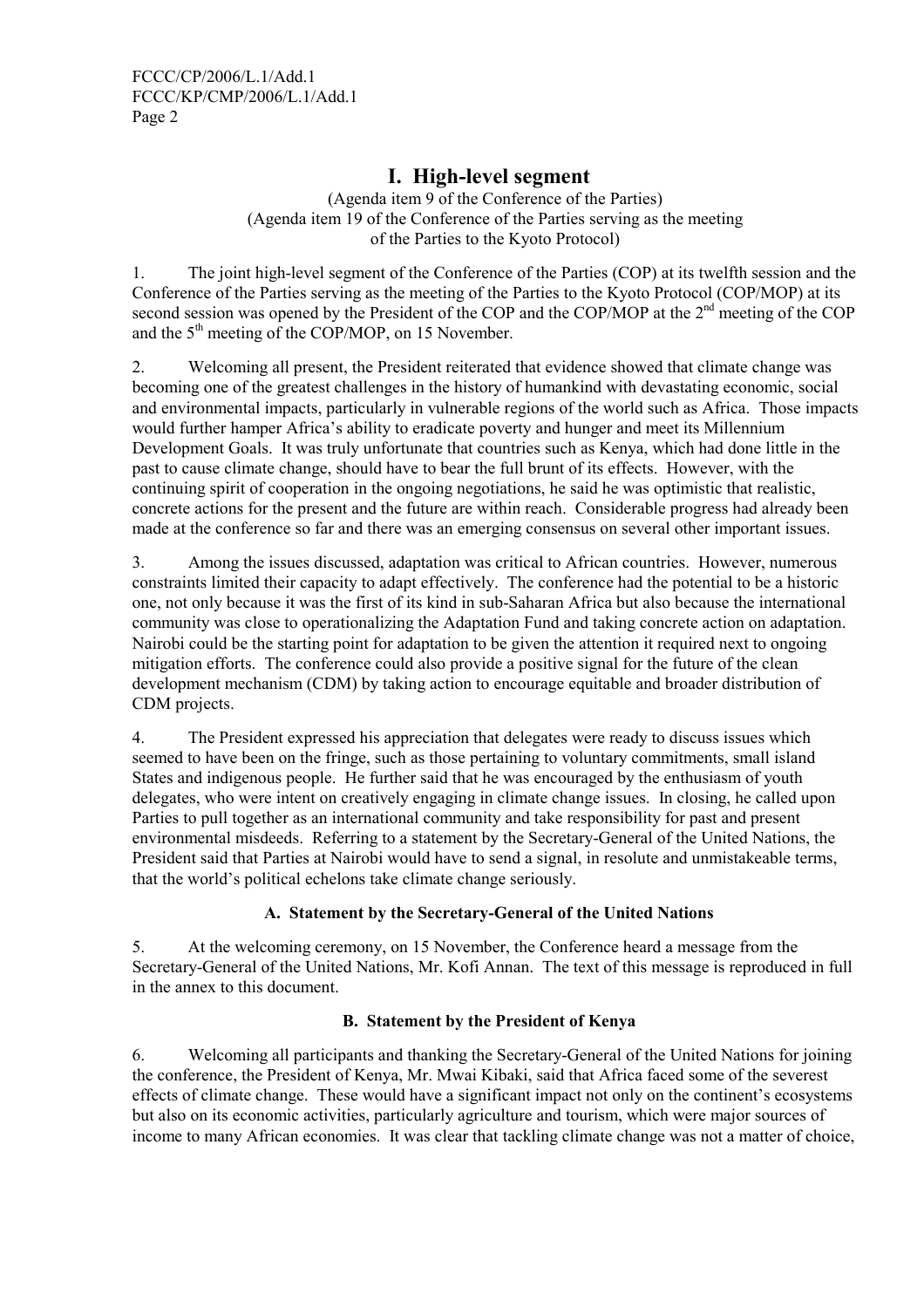but an imperative. The international community had to agree on the necessary solutions today and not tomorrow and decide on their implementation. Stressing the need for global joint action, he urged all countries to ratify the Kyoto Protocol.

7. For developing countries, tackling climate change was unlikely to succeed unless deliberate efforts were made to support their efforts in reducing greenhouse gas emissions. Poor countries, particularly in Africa, needed support to invest in alternative ways of producing energy without increasing the amount of carbon dioxide released into the atmosphere. That could be done by supporting African countries in energy conservation, creating new efficiency standards for vehicles and investing in clean energy that was renewable, low in carbon dioxide emissions and affordable. It was also important to ensure that information on climate change as well as technological and financial support was readily available to developing countries. There was an urgent need to work out the modalities and mechanisms of bringing these technologies to wider use. Furthermore, the Adaptation Fund should be finalized in order to facilitate access to financial resources for poor countries, and projects under the clean development mechanism needed to be promoted to ensure that developing countries could share in its benefits in a more equitable manner.

8. He concluded by saying that both the Convention and its Kyoto Protocol provided a good basis for multilateral action. Now it was time for real and meaningful action which would benefit present and future generations.

## **C. Statement by the Executive Secretary**

9. The Executive Secretary said that the urgency to act on climate change was unquestionable. With the well-being of humankind at stake, it was unacceptable to see time being lost in the international climate change process. Referring to discussions on a future climate change regime, he suggested that the solution to the problem did not lie in limiting economic development or harming national competitiveness but in incentives for economies to grow along a greener path and the implementation of mechanisms to ensure that necessary resources were available. The international climate change process showed that it was possible to create a regime that encouraged action and achieved results in the areas important to developing countries. However, it required the right policy signals and the trust and full engagement of everyone.

10. Cooperation on reducing emissions provided for a cost-effective solution that could "green" economic growth, facilitate technology transfer and generate funding for adaptation in developing countries. If half the emission reductions required by 2050 to effectively combat climate change were met through investment abroad, it could generate up to USD 100 billion per year in green investment flow to developing countries. That amounted to less than half of one per cent of the economic output of industrialized countries. Getting that to work would be a move towards a self-financing climate compact.

11. UNFCCC and other United Nations agencies were committed to support Parties in that process, as was evidenced by the launch of the Nairobi Framework announced by the Secretary-General in his address to the conference. As Parties had chosen to address climate change within a United Nations context, he expressed confidence that they were intent on finding a global solution that respected the interests of all Parties.

## **D. Statements by heads of state or government**

12. Mr. Moritz Leuenberger, President of the Swiss Confederation, also made a statement at the opening of the high-level segment.